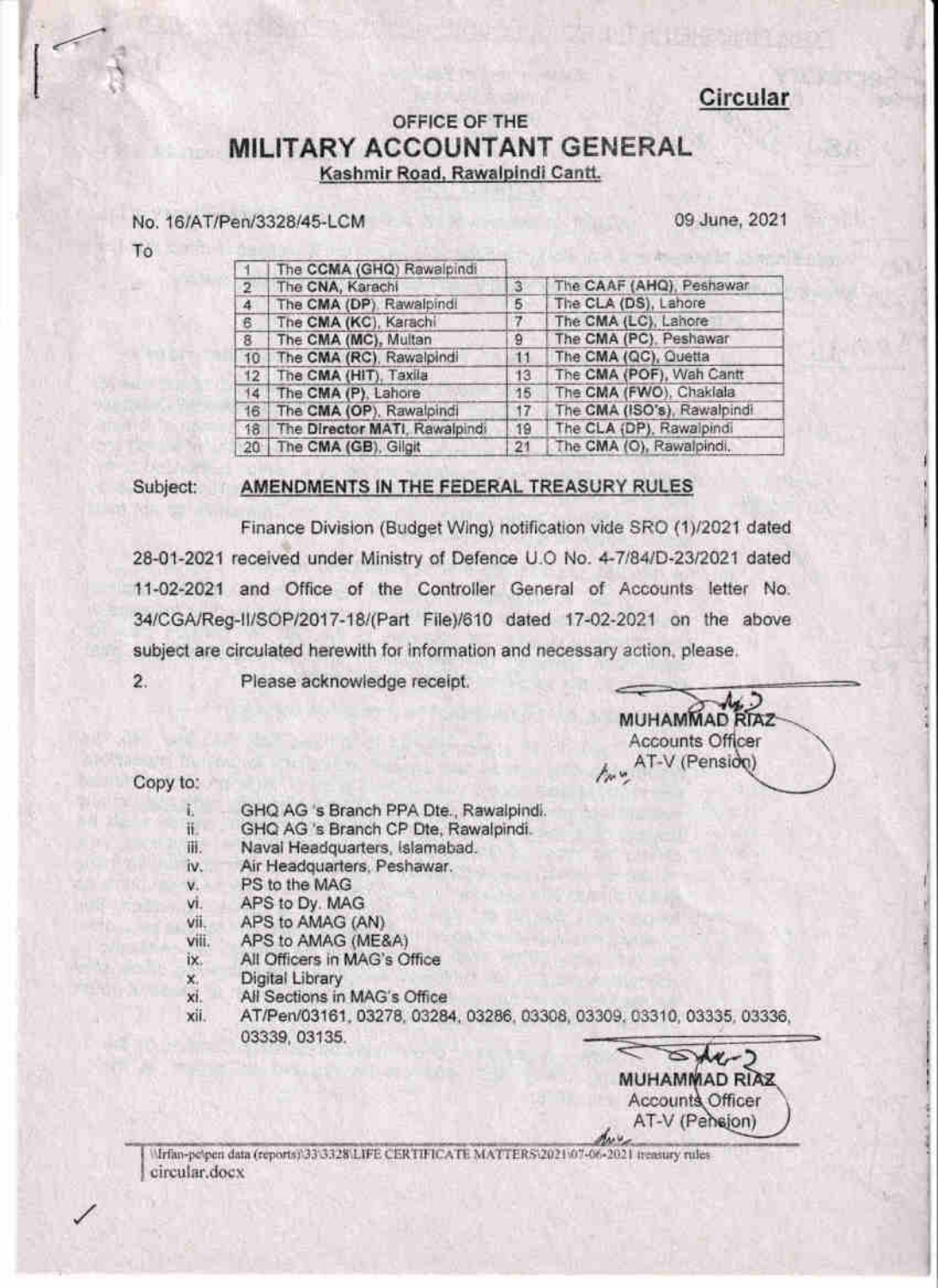# TO BE PUBLISHED IN THE EXTRAORDINARY GAZE ITE OF PAKISTAN (PART-I)



Il coronality

Government of Pakistan **Finance Division** (Budget Wing)

Islamabad, the January 28, 2021

l లా

### **NOTIFICATION**

(I)/2021. In exercise of the powers conferred by section 42 of the  $TS - I11$  $SRO-$ Public Finance Management Act, 2019, the Federal Government is pleased to direct that the following further amendments shall be made in the Federal Treasury Rules, namely:-

In the aforesald Rules.-

(a) in rule 349, for sub-rule (8), the following shall be substituted, namely:-

'(8) A pensioner drawing pension under clause (iii) of sub-rule (6) shall be bound to undergo biometric verification on National Database and Registration Authority (NADRA) system from any branch of a bank maintaining his pension account, every year in the months of March and October or provide a life certificate signed by a person authorized under rule 343, if he is unable to undergo biometric verification due to incapacitation by bodily illness, infirmity or if his fingerprints do not exist due to old age or a genetic condition';

(b) for rule 353, the following shall be substituted, namely:-

'353. A declaration in revised Form T.R. 40 shall be obtained yearly from pensioners whose pension is terminable by their marriage or re-marriage and shall be attached to the bills for pension paid for September, however, this requirement shall be dispensed with after attaining by the pensioner the age of sixty years';

(c) for rule 368, the following shall be substituted, namely :-

'368. In all cases referred to in rules 342, 343 and 348, the disbursing officer must take special precautions to prevent impositions . and must, at least once a year, receive proof of life or proof of continued existence of the pensioner, through NADRA's biometric verification at anybranch of a bank maintaining his pension account, which shall be conclusive proof of the continued existence of the pensioner. Any pensioner who is incapacitated by bodily illness or infirmity from so going to any branch of a bank for biometric verification or whose finger prints no longer exist due to old age or infirmity or a genetic condition, that pensioner shall give written request for exemption and for that pensioner, the disbursing officer shall allow proof of life through life certificate as conclusive proof of his continued existence. The disbursing officer shall be responsible for any payment wrongly made and in all cases of doubt, he must consult the Accountant General.

Note - A pensioner of rank may be privately identified by the disbursing officer and need not be required to appear at the disbursing office.

P.T.O.....

 $\overline{\mathcal{E}}$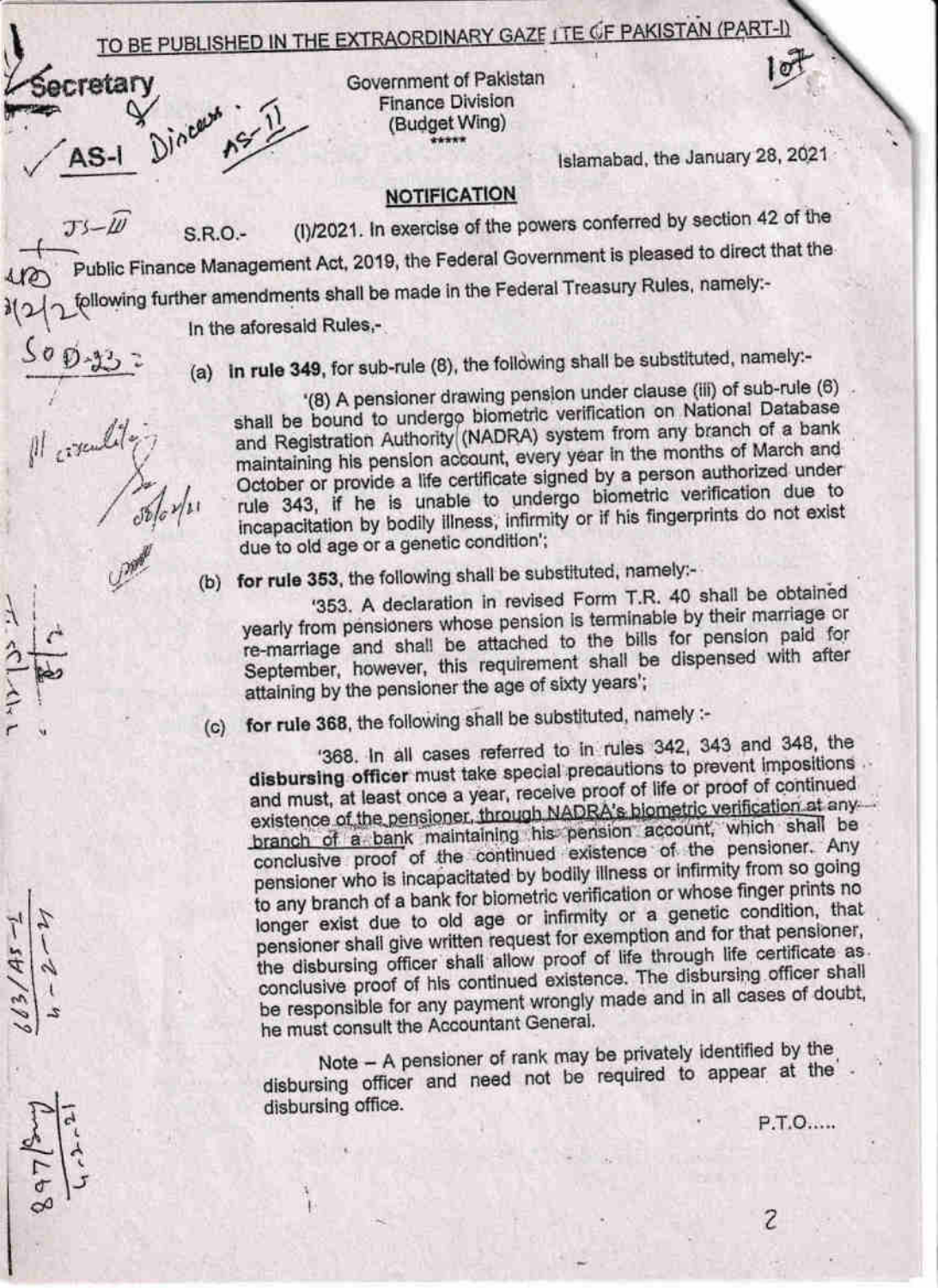(d) in rule 369, for sub-rule (3), the following shall be substituted, namely:-

-2-

'(3) If a pensioner drawing pension under the provision of rule 341A falls to submit a life certificate or fails to undergo NADRA's biometric verification during the months of March and October or he does not draw his pension for consecutive six months, his account shall become dormant'.

[File No.2(5)PFMR-II/2020 ]

(Malik Riaz Ahmed) Deputy Secretary (PFMR)

The Manager, Printing Corporation of Pakistan Press, Islamabad

- Copy to:
	- Secretary, Ministry of Defence, Rawalpindi  $+ +$ 
		- Auditor General of Pakistan o/o the AGP, Islamabad ii)

Governor, State Bank of Pakistan, Karachi iii)

- Chairman, National Database and Registration Authority, Islamabad iv)
- Controller General of Accounts o/o the CGA, Islamabad V)
- Director General, Pakistan Post Office Department, Islamabad vi)
- Additional Finance Secretary (Military Finance), Finance Div. Rawalpindi vii)
- Additional Finance Secretary (Exp.), Finance Division Islamabad viii)
- Additional Finance Secretary (Regulations), Finance Division, Islamabad ix)
- Accountant General Pakistan Revenues o/o the AGPR, Islamabad  $x)$
- Military Accountant General, Rawalpindi xi)
- President, National Bank of Pakistan, Head Office, Karachi xii)
- Joint Secretary (Regulations), Establishment Division, Islamabad  $xiii)$
- All Provincial Accountant Generals Lahore, Karachi Peshawar, Quetta, xiv) including Accountant General Azad Jammu and Kashmir, Muzafarabad and Accountant General-G.B, Gilgit-Baltistan, Gilgit.
- All Provincial Secretaries, Finance Department, Lahore, Karachi  $X(V)$ Peshawar, Quetta, including Secretaries, Finance Deptt. Azad Jammu and Kashmir, Muzafarabad and Gligit-Baltistan, Gilgit.
- Controller Military Accounts (Pensions) CMA Complex, (Near Sher Pao XVI) Bridge) Lahore Cantt

(Malik Riaz Ahmed) Deputy Secretary (PFMR)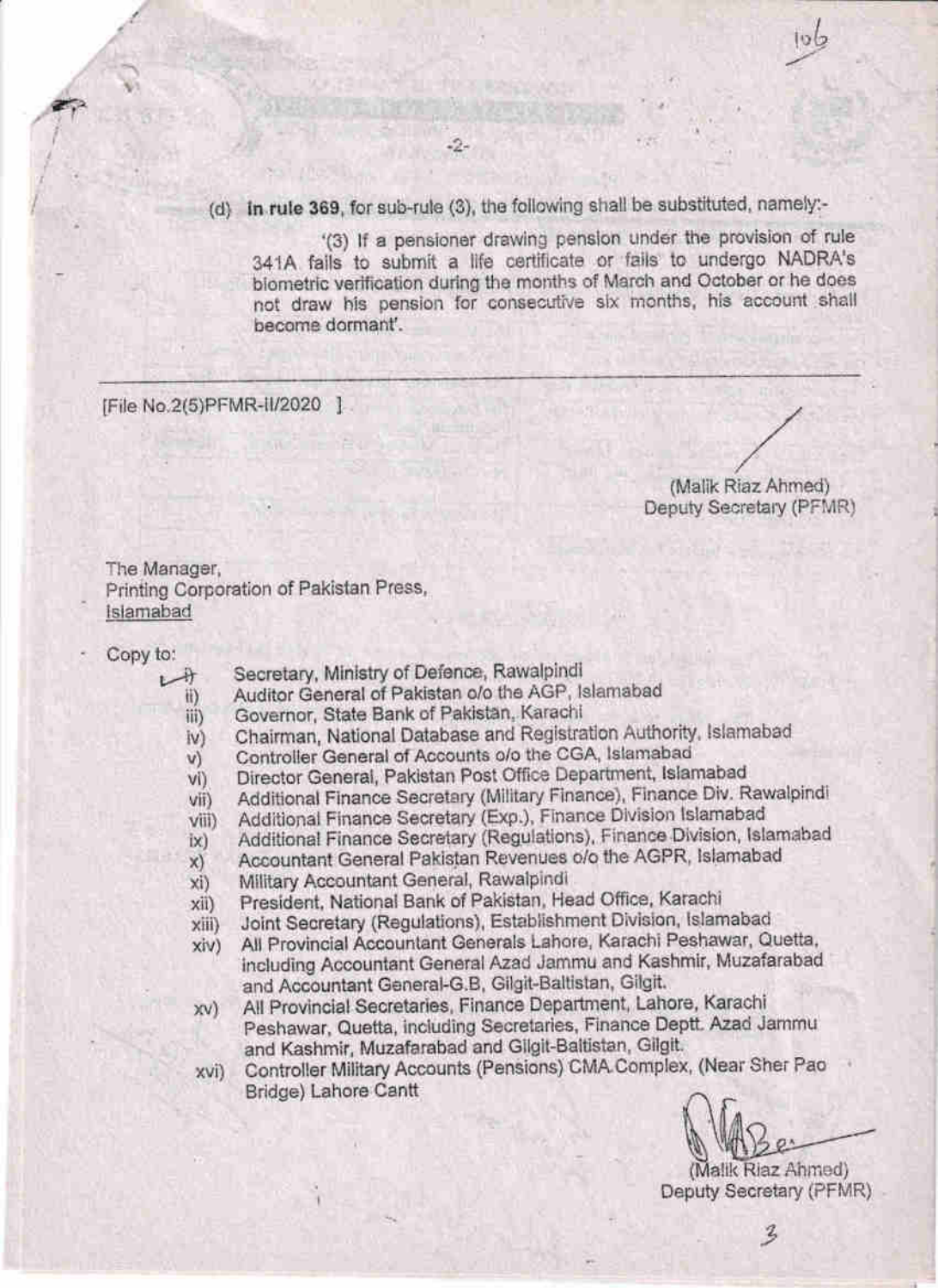**GOVERNMENT OF PAKISTAN** CONTROLLER GENERAL OF ACCOUNTS CGA Complex, FBC Building, Sector G-5/2

**ISLAMABAD** 

Phone No:(051-9207215), Fax No:051-9215465

THROUGH SPECIAL ME

**ALCOHOL** 

2 2 FEB 2021

16096

Rawellin

Website: www.cga.gov.pk.Email: cga.pensiondata@gmail.com Dated: - 17.02.2021

# No. 34/CGA/Reg-II/SOP/2017-18/(Part File)/610

| THE R. P. LEWIS CO., LANSING MICH.                    |                                                                                        |
|-------------------------------------------------------|----------------------------------------------------------------------------------------|
| The Accountant General Pakistan Revenues,             | The Military Accountant General, Rawaipingl.<br>The Accountant General Sindh, Karachi. |
| Islamabad.<br>The Accountant General, Punjab, Lahore. | The Accountant General Balochistan, Quetta.                                            |
| The Accountant General KP, Peshawar.                  | The Accountant General Gilgit Baltistan, Gilgit.                                       |
| The Accountant General AJ &K, Muzaffarabad.           | The Directorate of Account, Pakistan Post Office                                       |
| The Director General Accounts Works, Lahore.          | Department, Lahore<br>Islamabad<br>The CAO, Ministry of Foreign Affairs,               |
| The FA & CAO, Pakistan Railways, Lahore.              | The CAO Mint, Lahore.                                                                  |
| The Director Budget & Accounts, Pak PWD,              | The Director General MIS, Islamabad.                                                   |
| Islamabad.<br>The CAO GSP, Quetta.                    |                                                                                        |
| The Governor, State bank of Pakistan, Karachi         |                                                                                        |

## **NOTIFICATION**

Subject:

ì

 $\frac{1}{2}$ 

コンティンド

 $\overline{\mathbf{r}}$ 

Î

The undersigned is directed to enclose herewith a copy of Finance Division letter No. 2(5)PFMR-II/2020, dated 28.01.2021 on the subject cited above for compliance please.

This issues with the approval of Deputy Controller General of Accounts, (Admn)

 $\overline{2}$ 

Islamabad.

orsai (DALILA KIRAN SHAKIL)

Director (IV&R)

Copy to:

Mr. Malik Riaz Ahmed, Deputy Secretary (PFMR), Finance Division, (Budget Wing),

3 or nor<br>23 or nor

examin

islamabad.